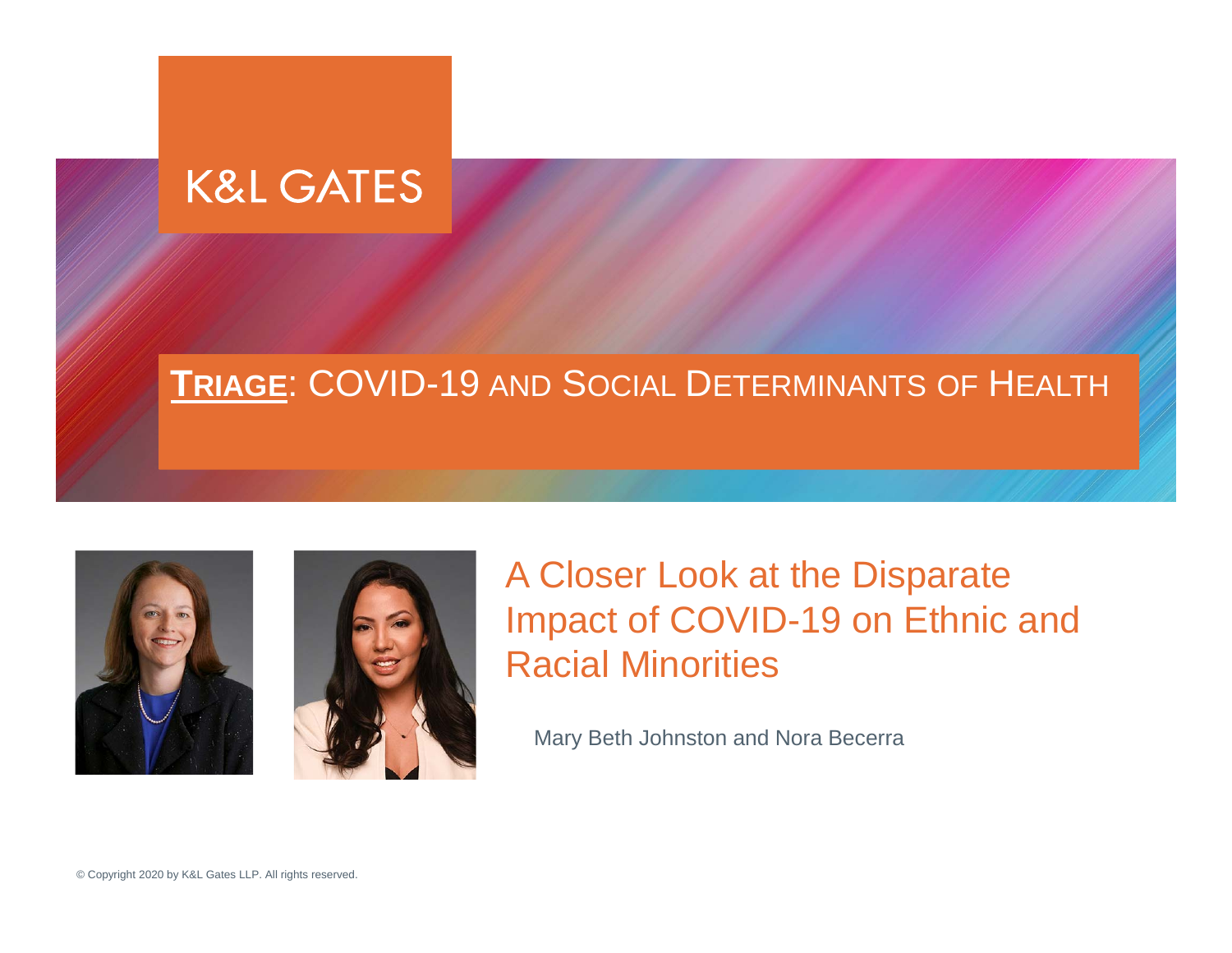## **SOCIAL DETERMINANTS OF HEALTH**

**Social health determinants are defined as** conditions in the environments in which people are born, live, learn, work, play, worship, and age that affect a wide range of health, functioning, and quality-of-life outcomes and risks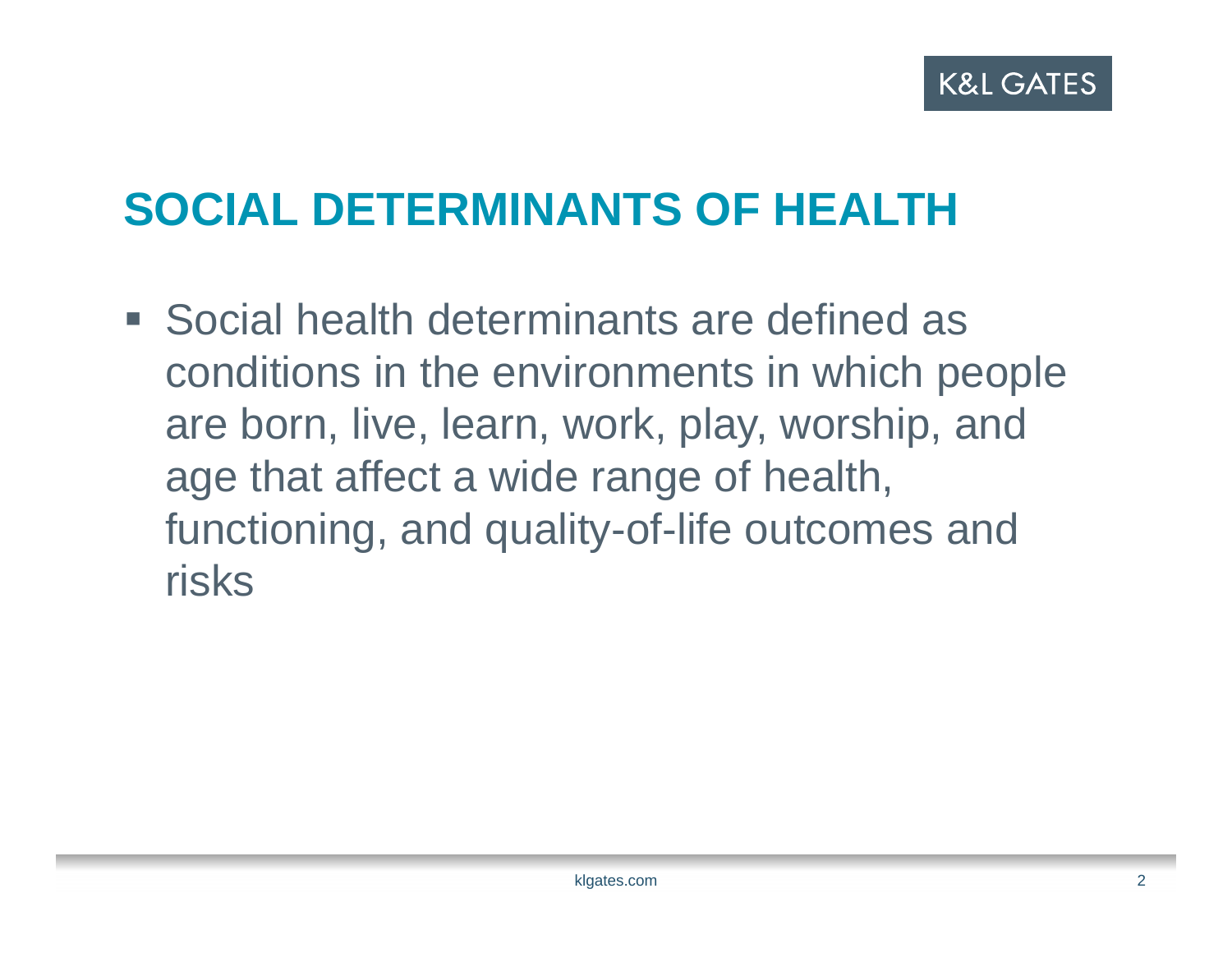## **SOCIAL DETERMINANTS OF HEALTH**

- **Some examples of social health determinants** include:
	- Access to educational, economic, and job opportunities
	- Access to health care services
	- **Quality of education and job training**
	- $\mathcal{L}_{\mathcal{A}}$ Availability of community-based resources
	- $\mathcal{L}_{\mathcal{A}}$ Transportation options; and
	- $\blacksquare$ Public safety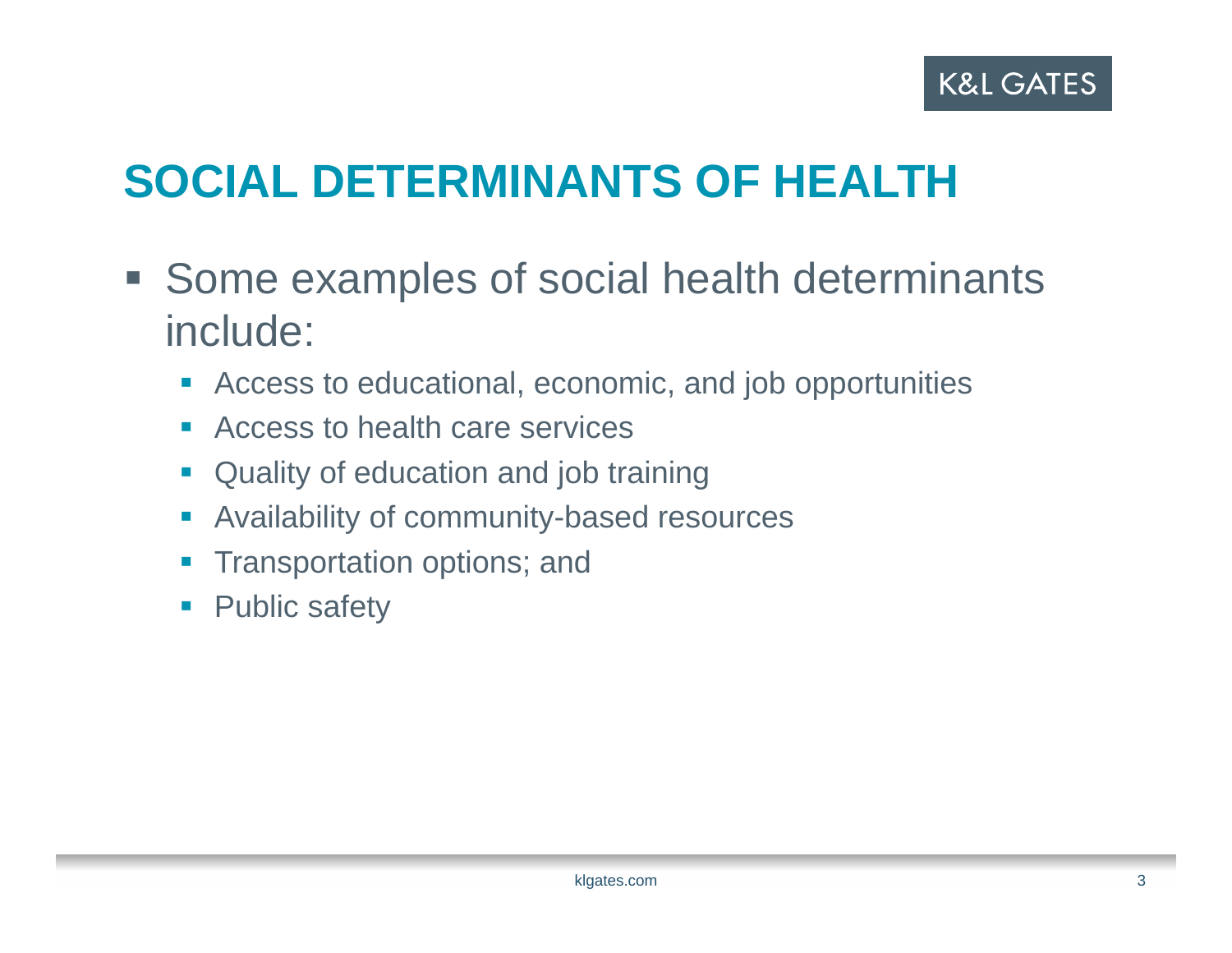#### **COVID-19 DISPARATE IMPACT**

- Federal data demonstrates that ethnic and racial minorities are contracting COVID-19 at higher rates and are more likely to die from the disease
	- **Latino and African American residents of the U.S.** have been three times as likely to become infected and twice as likely to die from the virus as white residents\*

\*Centers for Disease Control and Prevention data through May 28, 2020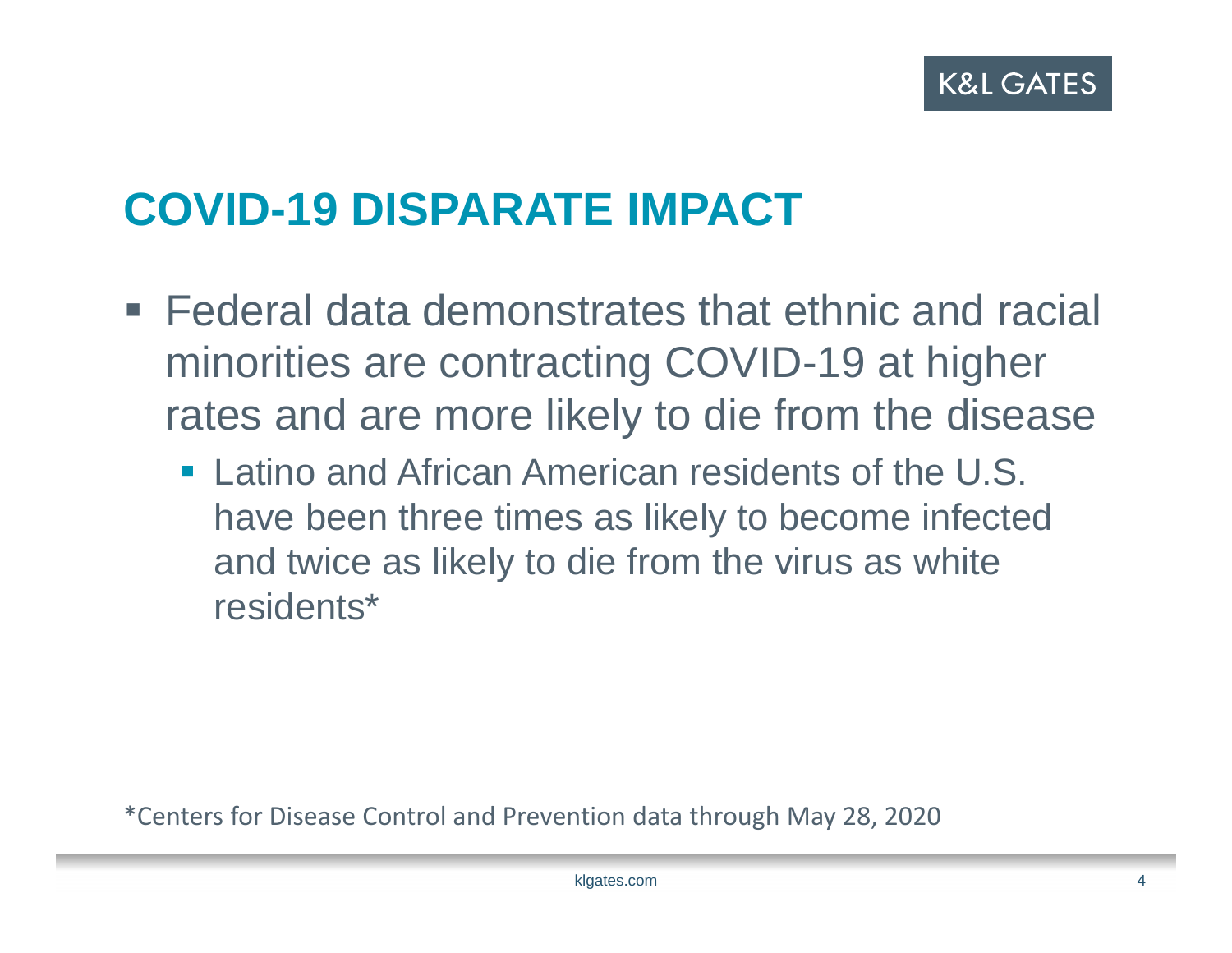## **COVID-19 DISPARATE IMPACT**

- Health disparities during COVID-19 reflect two important patterns of inequity
	- **First, racial and ethnic minorities have a high** likelihood of contracting the virus
	- **Second, racial and ethnic minorities experience** higher rates of hospitalization and death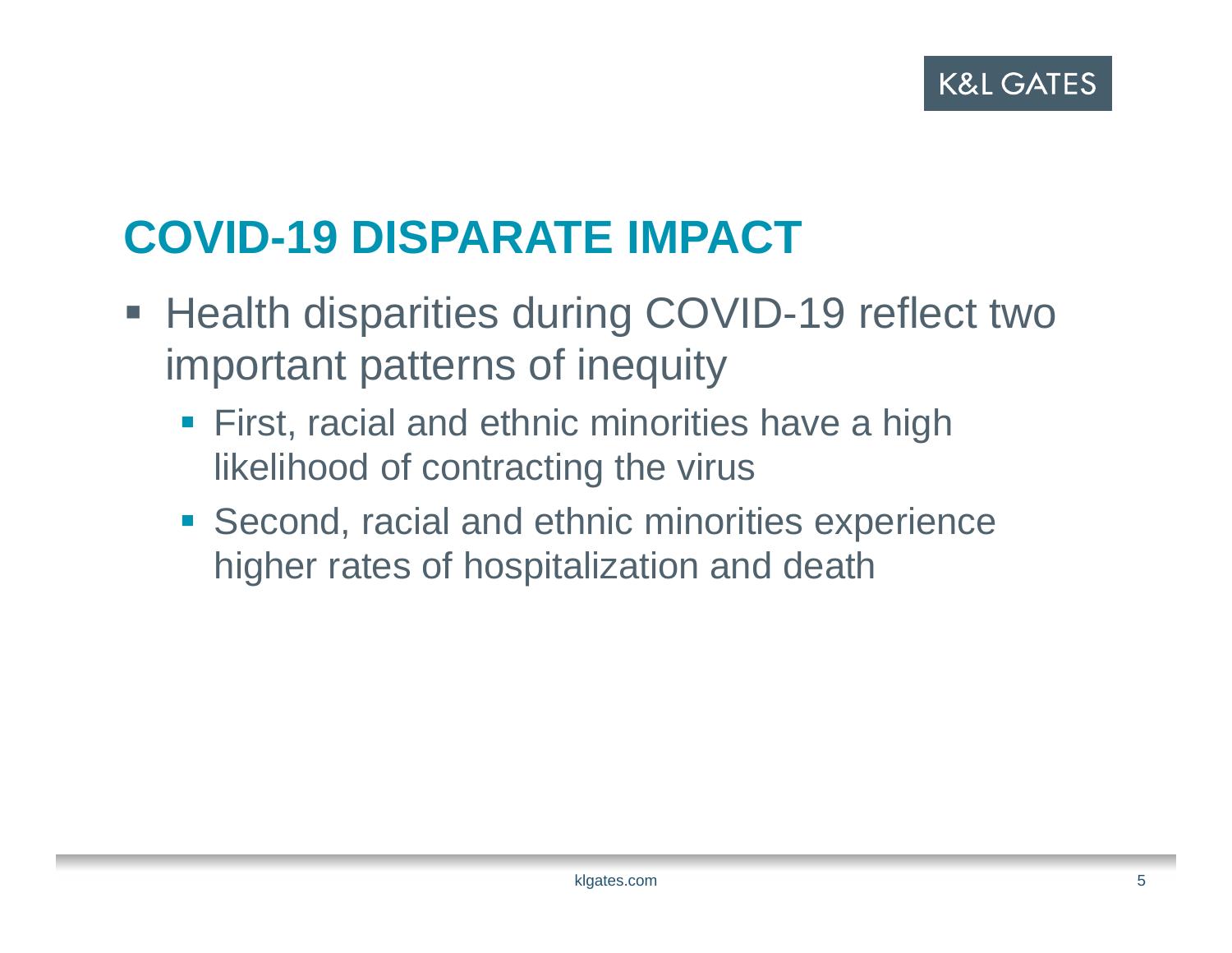## **RESOURCES AND POTENTIAL SOLUTIONS**

- **Some response plans to combat the disparate** impact include:
	- П Collection and analysis of disaggregated data to target resources to disproportionately impacted communities
	- **Creation of health equity response teams that partner with communities** of color and collaboratively address policies, programming and resources that are lacking
	- П Increasing testing in disproportionally effected communities through mobile testing, telehealth centers, or other similar location-based solutions; and
	- $\mathcal{L}_{\mathcal{A}}$  Developing state COVID-19 recovery plans that account for the pandemic's disproportionate economic and health impacts on communities of color